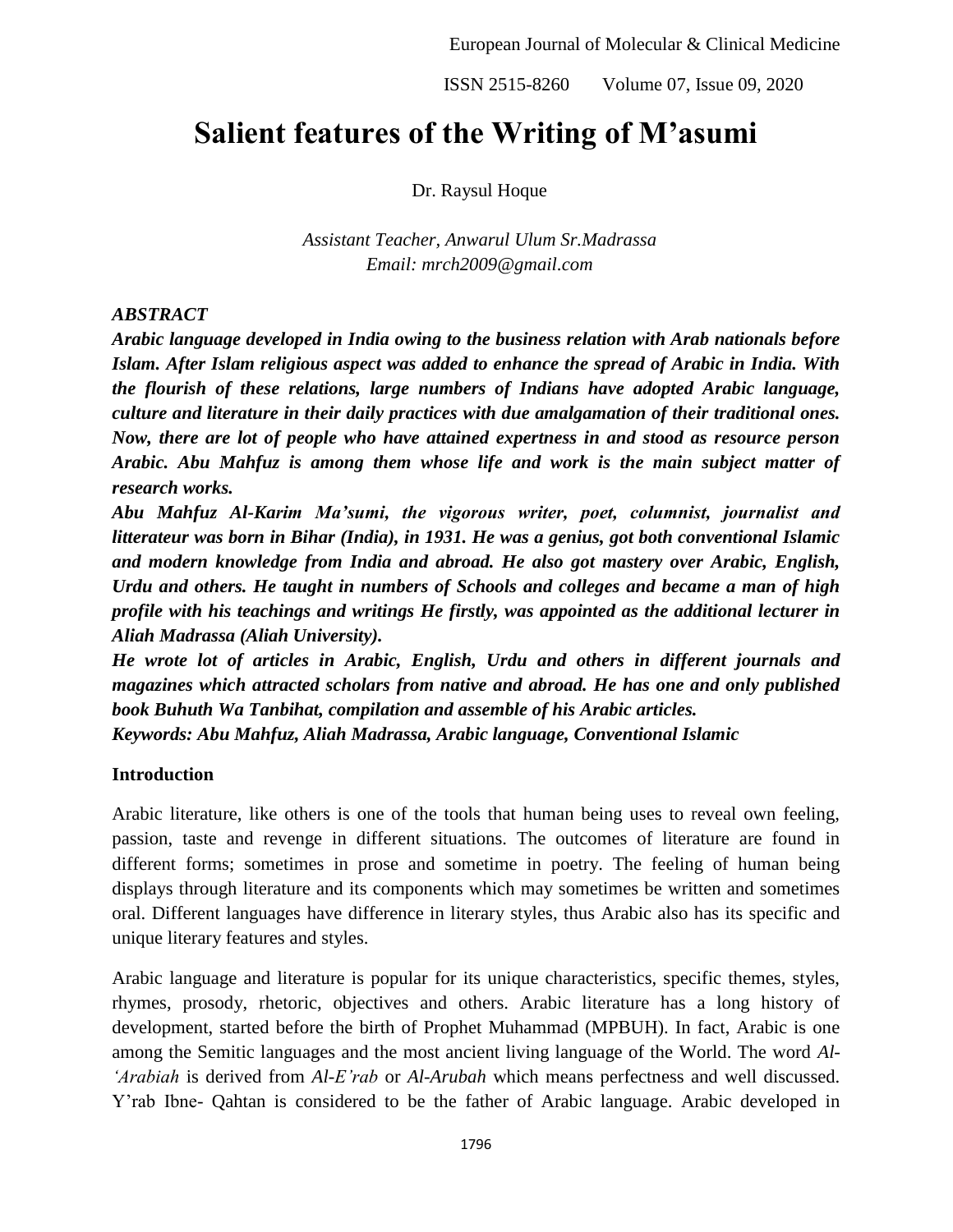ancient period through Dewans, Narrations and Histories that was presented at Ukkaz, Zul-Majaz and other fares and markets by the then litterateurs.

Before the advent of Muhammad (MPBUH), i.e. during paganism there had been a good number of popular litterateurs who had been masters in Arabic language and literature. Mention may be made of; Imra'ul Qayes, Qus Ibne Sa'yeda Al-Ayadi, Amr Ibne Kulthum and Zuhair Ibne Abi Salma. The vigorous writings of the pre-Islamic Arabic writers along with Quran and Hadith are still considered as ideal guide to the modern masters and scholars of Arabic literature.

Arabic developed more rapidly after Islamic owing to the incarnation of Holy Quran and Hadith of Prophet Muhammad (MPBUH). These two assets of Arabic are considered as the mother of Arabic language and literature. In modern age, a large number of Persian, Hindi, English, Urdu and other words have been adopted in Arabic with due modifications.

Arabic has become the most sophisticated language, talked by around 10 millions of people in the World as their mother tongue and around 150 million as their religious language. Arabic has been adopted as official language in no less than 10 countries. Arabic has a high and prestigious position among other worldly languages. It is also one of the languages of UNO and UNESCO. Arabic has become a living language. It is the language of culture, civilization, business, politics, administration and researches.

This language developed in India owing to the business relation with Arab nationals before Islam. After Islam religious aspect was added to enhance the spread of Arabic in India. With the flourish of these relations, large numbers of Indians have adopted Arabic language, culture and literature in their daily practices with due amalgamation of their traditional ones. Now, there are lot of people who have attained expertness in and stood as resource person Arabic. Abu Mahfuz is among them whose life and work is the main subject matter of this research work.

Abu Mahfuz Al-Karim Ma'sumi, the vigorous writer, poet, columnist, journalist and litterateur was born in Bihar (India), in 1931. He was a genius, got both conventional Islamic and modern knowledge from India and abroad. He also got mastery over Arabic, English, Urdu and others. He taught in numbers of Schools and colleges and became a man of high profile with his teachings and writings He firstly, was appointed as the additional lecturer in Aliah Madrassa (Aliah University).

He wrote lot of articles in Arabic, English, Urdu and others in different journals and magazines which attracted scholars from native and abroad. He has one and only published book *Buhuth Wa Tanbihat,* compilation and assemble of his Arabic articles. The book made him more popular to the prominent scholar of this age. This book was published in 2001, in two volumes from Beirut with the help of Ajmal Ayyub al-Islahi. The book is divided into three sections. Every section contains more than 10 articles each. These articles have their individual title, features, themes, objectives and styles.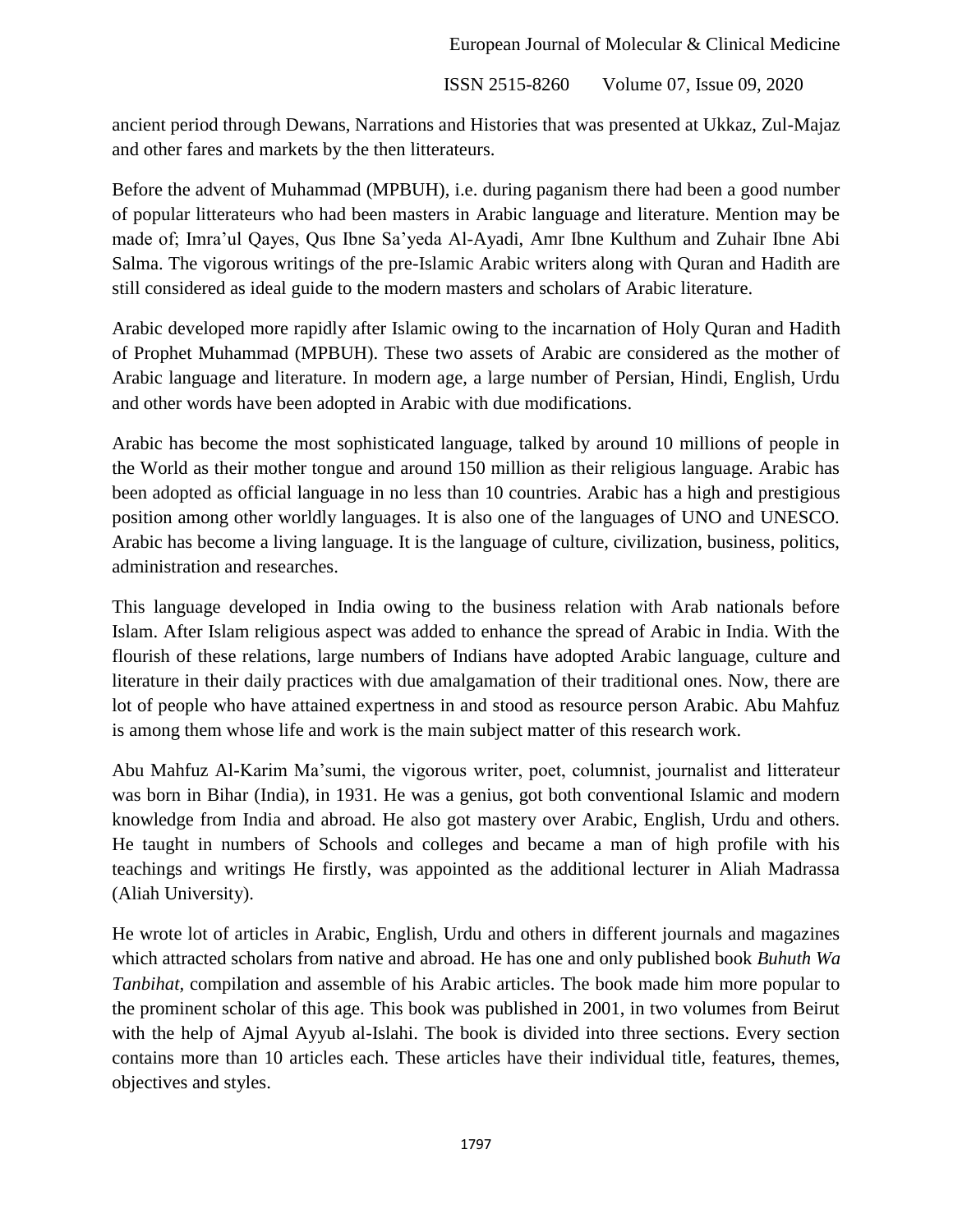#### **Salient features of Masumi's writing**

Most of the researchers have pointed out certain features M'asumi's literary writings that are in fact render the ideal aspects of modern Arabic literature. Here in below some of the features are discussed in brief.

Grammatical concern: Like most of the writers Ma'sumi had a good deal with grammars, say it Arabic, English, Urdu and Persian. He used the grammatical terms in both prose and poetry with all suitability that is appreciated by Abd al-Aziz al-Maymuni and many others.

Brilliance in his translation: His translation works itself proves his mastery over Urdu and Persian languages also as he translated poetry of Persian poet Al-Khasru, Urdu poetry of Galib and others. Ma'sumi's concept of transformation of certain masterpiece to another language was very sharp. If someone addresses one, who is willing to translate a range of *Badaa'i* masterpieces of Ghalib, the Persian poet with the complexity of sensitivity, emotions, meaning in few words and introversion. He sometimes remains in the folds of the methods and expressions, and at other times within stylish peeps and precision signals. So it is not surprising to play without metrical maps and rhymes of previous version.

Application of scientific methodology and Authenticity of his writings: He always searched the source of any information; he never allowed anything in his research without proper investigation about the concept. His articles are abundant of foot notes and references. He continued to search for resources

He revived manuscripts: Ma'sumi revived a large number of Arabic scattered manuscripts that were preserved in different places. Among them there were many complex scripts he edited that even could not read by Arab manuscript-experts, like Hamd al-Jasir. These editing, compilation, revival and publication of manuscripts made him famous in Arabic atmosphere.

Use of Artistic Arabic language: His writing emphasizes more on language pattern. He cared much for linguistic beauty, prosodic attributes, rhetoric meters, suitable word patterns. His works are reviewed severally to be artistic and ideological. He rarely uses same word pattern in the same paragraph.

Distinction in biographical literature: He seems to have a keen desire in writing short biographies of literary figures that indicates his abundant knowledge in historical aspect of literature. He wrote about Ibne-Sina, Ibne-Khajim, Hamid Ibne-Thour al-Hilali and many others.

He was storage of word meanings: His writings are proof to reveal him the man who knows synonyms of a word in sophisticated way. He rarely used the same word for same meaning rather preferred synonyms for a better artistic script.

Ma'sumi took advantage of libraries around him to quench his thrust for knowledge in different languages and literatures. School-libraries could not satisfy Ma'sumi's demand for reading; therefore he went to different libraries and academies, and studied lots of books there as much as he desire. Ma'sumi was mostly benefited from the libraries, as: The library of Aliah Madrassa,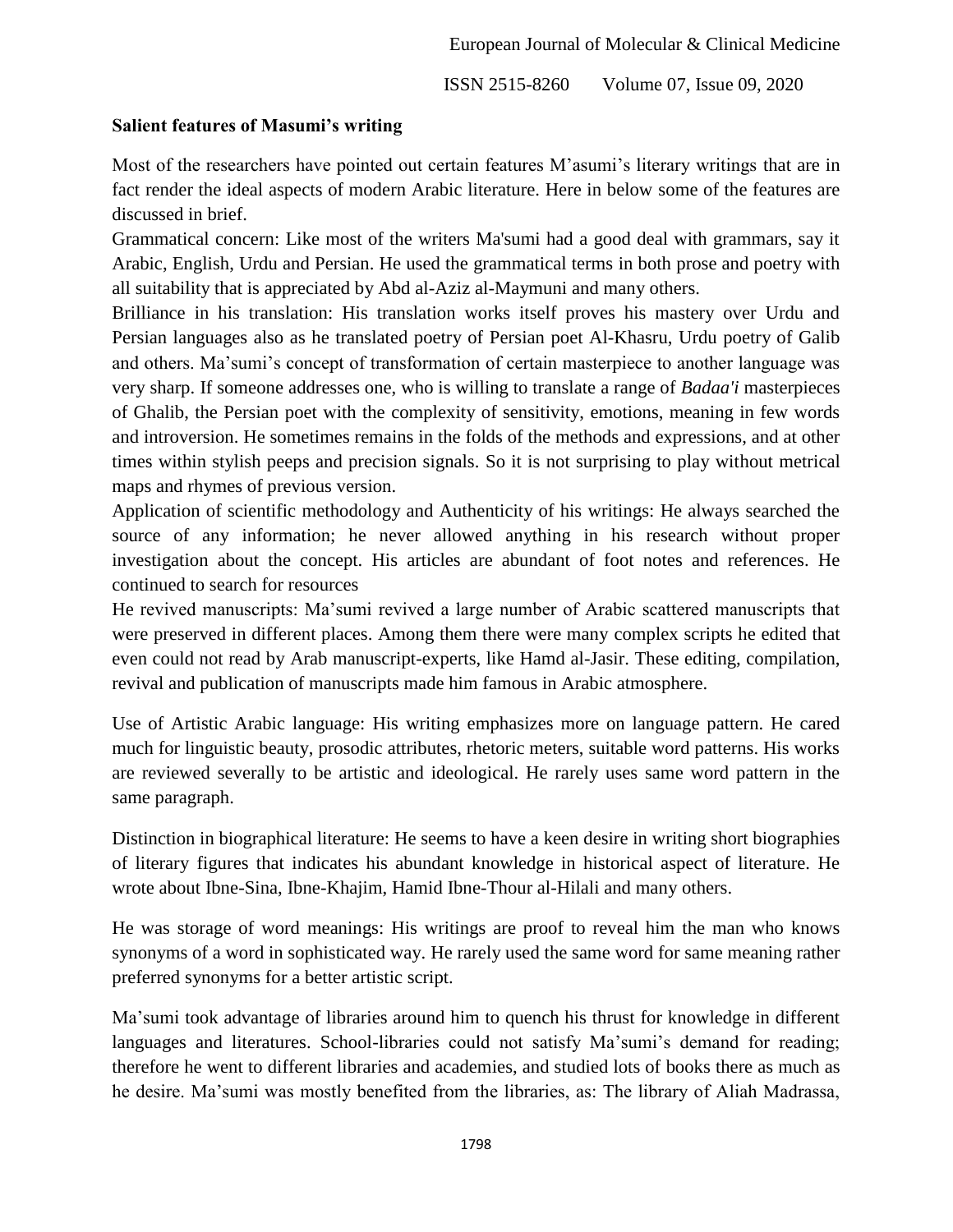Kolkata, which contain huge number of important books, magazines, newspapers and journals and others.

His longing towards poetry: He memorized lots of poetry of different languages. Ma'sumi proclaims that; poetry is the universal message as well as the heritage of human survival. It is shared by the human being without caring difference tongues, castes, creeds, colors and countries. They also share it in the light of the sun, the light of the moon, the waves, the breeze and the rain. In celebration with the seminal anniversary it offers the peoples of the Arab countries excerpts from his colloquial poetry in their own language and translated Paschal. In the view of Ma'sumi a translator as we know, has a lot of translated works (from Urdu, Persian and others); prose and poetry with original artistic beauty and splendor. It occurs especially when metrical poetry got transferred from one language to the other with the commitment of translation-rules.

Ma'sumi's book *BUHUTH WA TANBIHAT* represents literature of twentieth century. It is not based on a single topic or theme such as general books and binoculars, but the themes and contents of the book are multidisciplinary. The book is the compilation of maximum Articles of Ma'sumi published in magazines and journals in India and abroad. These Articles are on mutual and varied topics including poetry and prose. Ma'sumi engraved sources and references under each article that is from the verses of Quran, phrases and conversations.

#### **Conclusion**

His unique contribution to Arabic language and literature brought him Indian Presidential award in 1991. He is more acknowledged for his prolific articles compiled in a book form *Buhuth Wa Tanbihat*. The book is seemed to be one of its kinds; it has a rare resemblance with other book of his contemporaries like Abdul Aziz Maymuni, Abul Hasan Ali Nadawi and others. The book consist of valuable unique articles of Ma'sumi that bring forward individual themes, styles, articulation, prosody, rhymes, topics and others. These articles in *Buhuth Wa Tanbihat* in major concern deals with Islamic, Arabic, linguistic, philosophical, juristic, logical subject matters. This research accumulates portrayal of Abu Mahfuz al-Karim Ma'sumi as a man of literature, culture, piousness, language and divergent thought. **Suggestion**

Writing of M'asumi are multidisciplinary, informative and value based literary book that made it a good example of Indian Arabic writings. This book includes numerous articles addressing variety of topics. They carry lots of rich and valuable materials about Arabic language and Islam. It benefits students of modern history, philosophy, language and literature, criticism, and the matters concerned with comparative literatures. Each of these research-Articles adds something new to Arabic as well as Islamic literatures. In addition to these, this book also includes critical studies and translations which expanded something new and great in Arabic, Urdu, Persian and English languages and literatures. The works and studies of Ma'sumi are not limited to fix the